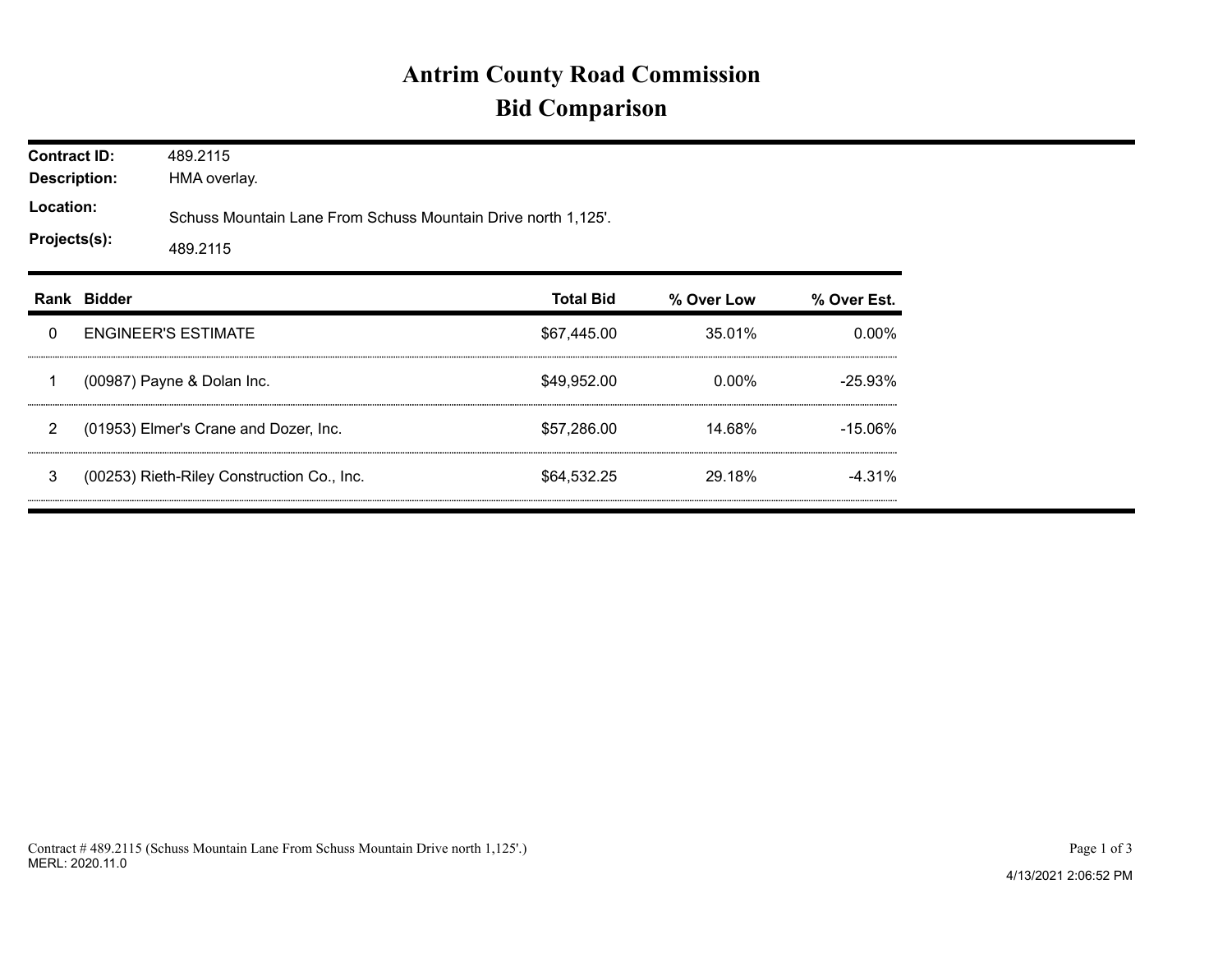| Pay Item Code<br>Line<br><b>Description</b>            | <b>Quantity Units</b> |        | (0) ENGINEER'S ESTIMATE<br><b>Bid Price</b> | Total        | (1) Payne & Dolan Inc.<br><b>Bid Price</b> | <b>Total</b> | (2) Elmer's Crane and Dozer, Inc.<br><b>Bid Price</b> | Total        |
|--------------------------------------------------------|-----------------------|--------|---------------------------------------------|--------------|--------------------------------------------|--------------|-------------------------------------------------------|--------------|
| 1500001<br>0001<br>Mobilization, Max \$6,000           |                       | 1 LSUM | \$6,000.000                                 | \$6,000.000  | \$1,750.000                                | \$1,750.000  | \$3,000.000                                           | \$3,000.000  |
| 0002<br>5010008<br>Pavt for Butt Joints, Rem           | 37                    | Syd    | \$30.000                                    | \$1,110.000  | \$50.000                                   | \$1,850.000  | \$10.000                                              | \$370.000    |
| 0003<br>5010056<br><b>HMA, 5E1</b>                     | 619                   | Ton    | \$85.000                                    | \$52,615.000 | \$68,000                                   | \$42,092.000 | \$76.000                                              | \$47,044.000 |
| 5010061<br>0004<br>HMA Approach                        | 26                    | Ton    | \$120.000                                   | \$3,120.000  | \$110,000                                  | \$2,860.000  | \$120,000                                             | \$3,120.000  |
| 8120140<br>0005<br>Lighted Arrow, Type C, Furn         | $\overline{2}$        | Ea     | \$400.000                                   | \$800.000    | \$200,000                                  | \$400.000    | \$75,000                                              | \$150.000    |
| 0006<br>8120141<br>Lighted Arrow, Type C, Oper         | $\mathbf{2}^{\circ}$  | Ea     | \$100.000                                   | \$200.000    | \$200.000                                  | \$400.000    | \$1,000                                               | \$2.000      |
| 0007<br>8120170<br><b>Minor Traf Devices</b>           |                       | 1 LSUM | \$1,000.000                                 | \$1,000.000  | \$100.000                                  | \$100.000    | \$850,000                                             | \$850.000    |
| 8120350<br>0008<br>Sign, Type B, Temp, Prismatic, Furn | 200                   | Sft    | \$2.000                                     | \$400.000    | \$1.000                                    | \$200.000    | \$3.000                                               | \$600.000    |
| 8120351<br>0009<br>Sign, Type B, Temp, Prismatic, Oper | 200                   | Sft    | \$1.000                                     | \$200.000    | \$1.000                                    | \$200.000    | \$1.000                                               | \$200.000    |
| 8120370<br>0010<br><b>Traf Regulator Control</b>       |                       | 1 LSUM | \$2,000.000                                 | \$2,000,000  | \$100.000                                  | \$100.000    | \$1,950.000                                           | \$1,950.000  |
| <b>Bid Totals:</b>                                     |                       |        |                                             | \$67,445.00  |                                            | \$49,952.00  |                                                       | \$57,286.00  |